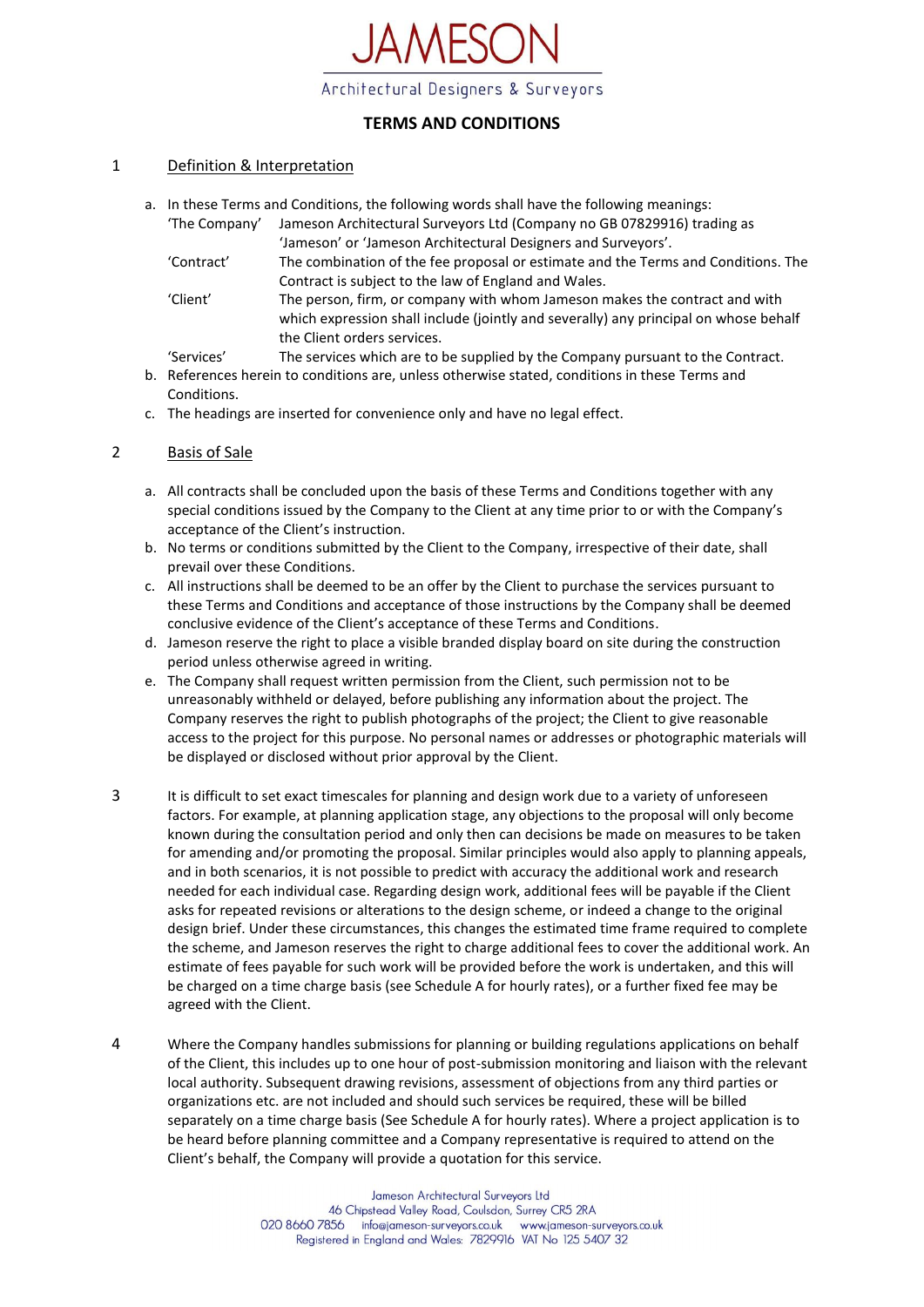

5 Fee proposals provided by Jameson include costs for each element of professional services and such costs are calculated on the time we anticipate being spent on your project by the Directors and employees, and on the level of skill and responsibility involved, based on information available to Jameson at the time of issue of the fee proposal. Should further information come to light that changes the amount of time required to complete the design scheme, Jameson reserves the right to charge additional fees. An estimate for such fees will be provided before commencing any additional work, and this will be charged on a time charge basis (see Schedule A for hourly rates), or a further fixed fee may be agreed with the Client.

## 6 Quotations & Acceptance of Instructions

- a) Quotations are not offers and may be withdrawn or varied at any time prior to acceptance by the Company or the Client.
- b) b. All instructions for the services shall be given by the Client to the Company in writing or by email.
- c) c. It is for the Client, on advice, to appoint other consultants, specialist contractors or sub-contractors and suppliers, and ensure they are indemnified. The Company is not responsible for the quality of the work of these consultants, specialist contractors or sub-contractors and suppliers.
- d) d. Our quotations remain open for acceptance for 1 month from the date of the quotation unless otherwise agreed.
- e) e. On acceptance of the Client's instructions to proceed and in accord with these Terms and Conditions the Company becomes the 'Principal Designer' under the Construction (Design & Management) regulations 2015 until construction drawings are complete, when the building contractor takes on the role of 'Principal Designer'.

### 7 Responsibilities

The Client shall be responsible to the Company for ensuring the accuracy of the terms of any instruction and for disclosing to the Company any necessary information and/or documentation in a timely manner to enable the Company to perform the contract in accordance with its terms. The Client is required to provide the Company with any necessary documents or information relating to historical alterations or modifications to the original property, which have been carried out after 1948.

- a) The Company will make all reasonable endeavors to meet the Client's brief to the best of its ability within the constraints of each project's circumstances. The Company will not be held responsible for any losses resulting from incorrect or incomplete information supplied either by the Client or other parties, or a failure to provide relevant information or the Client's failure to act on our advice or respond promptly to communications from us or the appropriate authorities. The Client agrees to:
	- i) Hold the appointed building contractor, and not the Company, responsible for the proper carrying out and completion of construction works in compliance with the building contract held between the Client and the building contractor. ii) Hold the sub-contractors or other external consultants, and not the Company,
	- responsible for the proper carrying out and completion of the work or services entrusted to them.
- b. No guarantee will be given by the Company that the works will receive a successful outcome including but not limited to planning application submissions, pre-application submissions, building regulations applications, Thames Water applications etc. The Company is unable to guarantee that the such applications will be dealt within statutory time frames as this is beyond our control.
- c. The Company will make all reasonable endeavors to meet Client's time frames, but the Company will not be held financially liable should time frames not be met.
- d. In respect of planning permission applications, the Company cannot guarantee that planning permission will be granted, as the final decision rests with the local planning authority and is subject to the uncertainties of the planning system. In cases where permission is refused, we would be happy to give recommendations as to how to proceed, but this will be subject to further fees (as outlined in Section 4).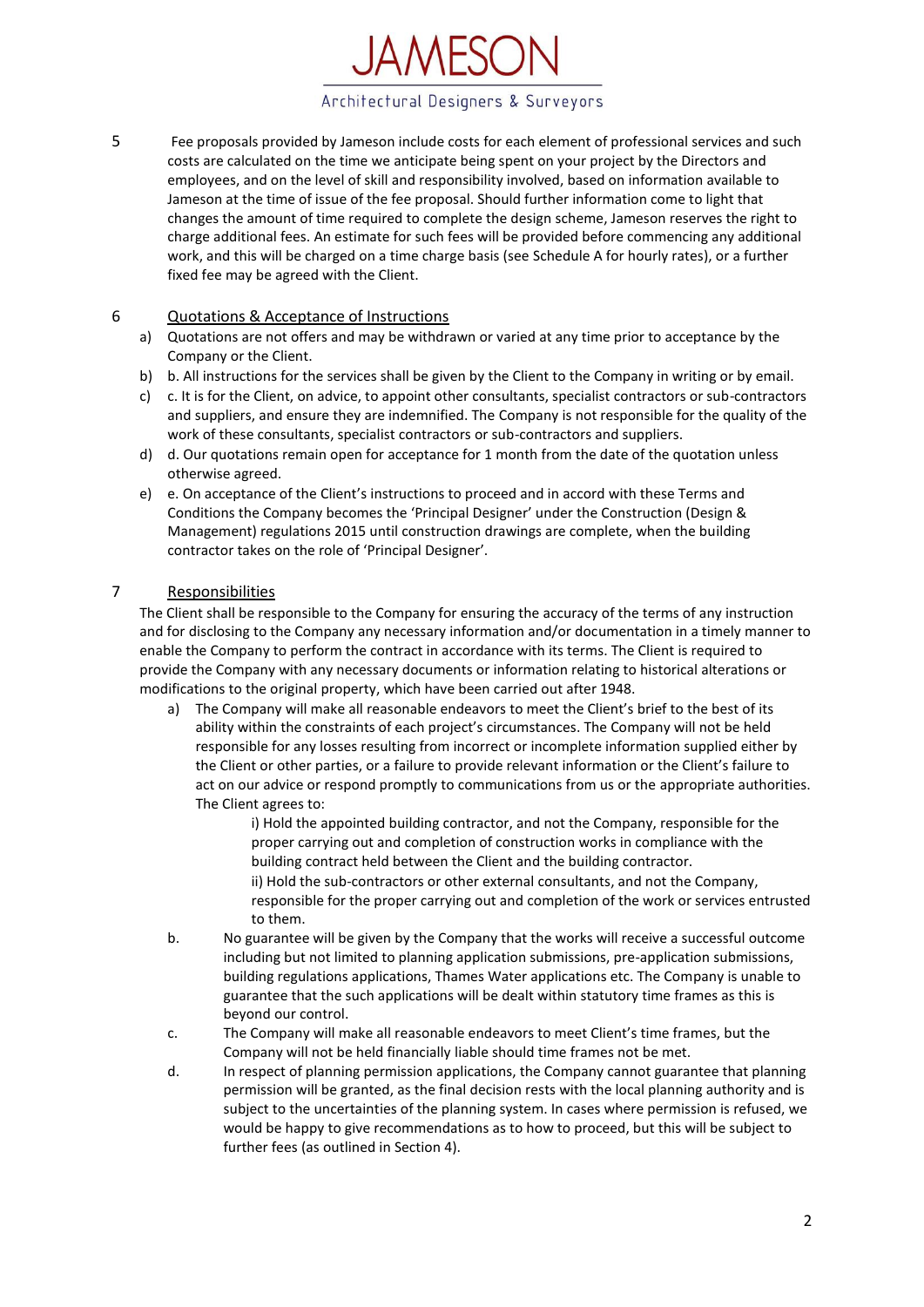

- e. The Company will make all reasonable endeavors to ensure accuracy within measured surveys. However, it should be noted that these surveys are non-intrusive and therefore do not include lifting of carpets or floorboards, drilling holes etc. All dimensions should be verified on site prior to any construction works being commenced and any discrepancies to be reported to Jameson.
- 8 Remuneration
	- a. Fees and expenses shall be paid by the Client within 7 days of submission of an invoice. Such invoice will include appropriate expenses or disbursements incurred by the Company. In cases of late payment, the Client shall also pay the Company interest at 8% over the current base rate. The Company reserves the right to charge reminders at £175.00 per reminder letter.
	- b. Should it become necessary, the Company also reserve the right to pass the Client's details to a debt recovery agency. Any costs including disbursements, legal costs etc. will be passed on to the Client.
	- c. In most cases, after the initial payment on account has been made, fee invoices are issued on completion of the final draft of professional services e.g. drawings, documents, or prior to submission of any pre-application, planning application, conditions application or building regulations application. For larger aspects of a project, or work being carried out on an hourly rate (in accordance with Hourly rate schedule A), interim invoices will be raised monthly.
	- d. For all surveying services e.g. site visits, building surveys, condition reports, home surveys, defect reports, damp surveys, a fee invoice will be issued for advance payment.
	- e. The fee proposal(s) and/or estimate(s) may also include services provided by third parties such as local authorities and other agencies and may include disbursements and other fees. Where the company engages with such third parties on the client's behalf to deliver the aims of the project then this will incur a handling fee of a minimum of 5%. Such external payments processed on your behalf, including but not limited to planning application or other statutory fees, local authority fees, Ordnance Survey copyright plan fees, TPO assessments, sunlight and daylight reports, site investigation fees, Thames Water fees etc. are payable in advance. The Company reserves the right not to proceed in this respect until such time as payment has been made in full.
	- f. Party Wall Award fees fall under statutory payments and should be paid on receipt of invoice. The standard 7-day payment terms do not apply to this service.
	- g. Where items are requested by the Client outside of the original agreed design brief, or where extra work and/or expense is caused by reasons beyond the control of the Client or the Company, this additional work will be charged at an agreed fixed or hourly rate (in accordance with hourly rate schedule A), to be agreed in writing.
	- h. VAT will be applied to qualifying services and items at the standard rate on all invoices rendered.
	- i. Where applicable, the Company's quotations include the supply to the Client of one copy of planning drawings and of building regulations drawings. Further copies can be obtained at a charge (see Charges Schedule B).

# 9 Liability for Provision of Services

If the Company is liable to the Client because they have failed to provide the services for any reason, (other than any cause beyond the Company's reasonable control or the Client's fault), and the Company is accordingly liable to the Client, the Company's liability shall be strictly limited to the excess (if any) of the cost to the Client (in the cheapest available market) of similar services to replace those not provided over the price of the services. No claims for other and/or consequential loss or damage shall be allowed in connection with any such non-provision.

a. Any Community Infrastructure Levy (CIL) services provided by Jameson are limited to completion and submission of application forms for CIL assessment by the Local Authority in order to validate a planning application. Completion and submission of any further notices including but not limited to the notice of commencement for CIL purposes are the sole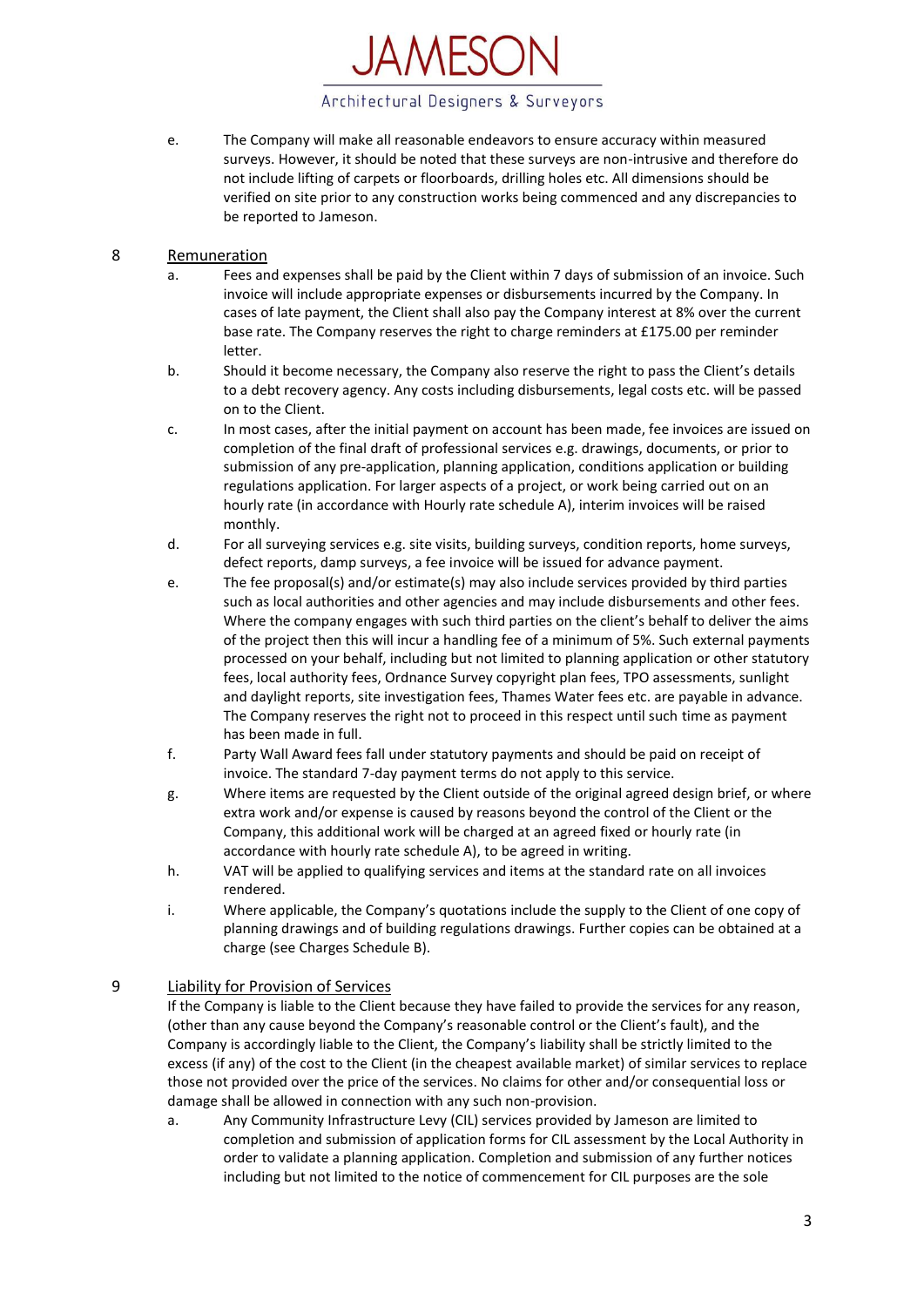

responsibility of the Client unless otherwise agreed in writing. Jameson shall not have any liability whether in contract or in tort or in delict or in negligence or for breach of statutory duty or otherwise arising out of or in connection with CIL excluding instances where Jameson has agreed in writing to complete or submit a specific notice or form on behalf of the Client.

b. Jameson are not liable for Right of Light claims as the company do not currently offer 'Right of Light' consultancy. This is a civil matter and is separate from daylight and sunlight planning reports as considered by Local Planning Authorities. Right of Light must therefore be considered by the Client before construction commences even if planning permission has been granted. Right of Light matters can affect both domestic and non-domestic properties. Jameson advise that the Client seeks independent professional advice on this area.

### 10 Copyright and Associated Matters

The copyright in all drawings, specifications and documents prepared by the Company, and in the work executed from them, shall remain the property of the Company unless otherwise agreed in writing. The CAD file will remain the property of the Company and will not be distributed to any party under any circumstances unless otherwise agreed in writing. If the Client wishes to use the drawings and documents for purposes for which they were not produced, the Client must acknowledge that this is at their own risk, and the Company name or any reference to Jameson must be removed from any such drawings/documents before such use.

### 11 Termination and Postponement

a. If you are a consumer Client, then you have 14 days after instructing us to cancel.

b. The Company reserves the right to charge for any work commenced during this period on a time charge basis.

c. An agreement between the Company and the Client may be postponed or terminated by either party in writing within and including the 14th day. In such cases, Jameson reserves the right to issue an invoice to the Client for all outstanding fees for professional services provided to date, and if contracted work on a design scheme has not been completed then the invoice will include the value of hours spent towards completion, including all expenses incurred. d. With regards to site visit appointments, the Company understands that at times due to unforeseen circumstances appointment may need to be changed or cancelled. Please note that the Company require at least one working days' notice of any cancellation and reserve the right to charge a cancellation fee of up to 75% if the required notice is not given.

## 12 Privacy Policy

The company is committed to protecting your privacy; we only store your personal information if you contact us by email or telephone or become a customer of our business. For full details, please refer to our Privacy Policy which can be found on our website at www.jameson-surveyors.co.uk.

## COMPLAINTS HANDING PROCEDURE

The Company has in place a complaints handling procedure which has two stages. Stage one gives our Company the opportunity to review and consider the Client's complaint in full. The Company will try to resolve the Client's complaint to the Client's satisfaction. If the Client is not happy with the Company's response, the Client will have the opportunity to take their complaint to stage two. Stage two gives you the Client, the opportunity to have your complaint reviewed and considered by an independent redress provider.

## STAGE ONE

If you have spoken to the Company about your complaint, then please put the details of your complaint in writing. The Company asks that you put your complaint in writing to ensure that the Company has a full understanding of the reasons for the Client's complaint. Please send your written complaint to: Mrs Tara Shaw, Jameson Architectural Surveyors Limited, 46 Chipstead Valley Road, Coulsdon, Surrey, CR5 2RA